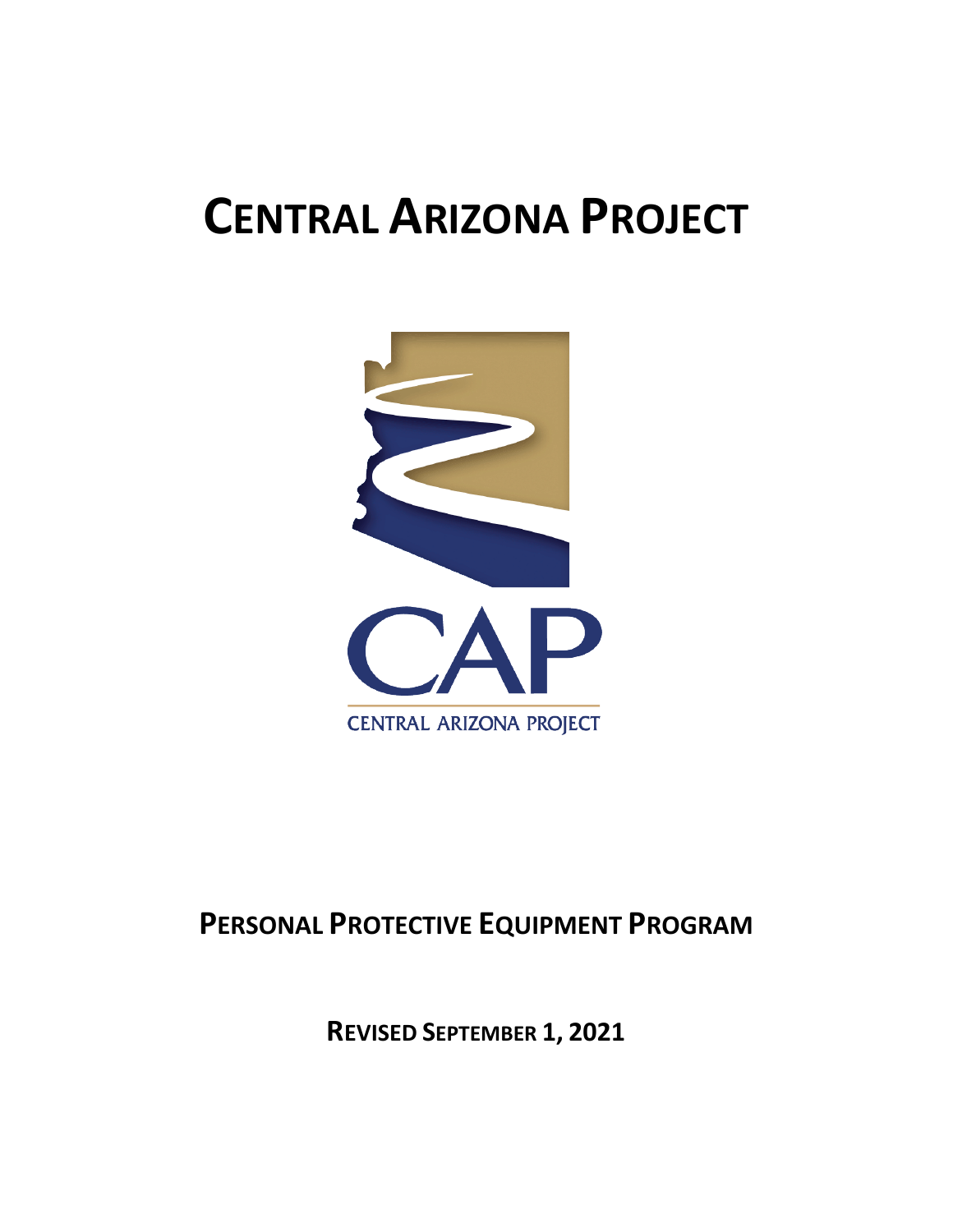#### **TABLE OF CONTENTS**

|  | 4.1  |  |  |  |  |  |  |  |
|--|------|--|--|--|--|--|--|--|
|  | 4.2  |  |  |  |  |  |  |  |
|  | 4.3  |  |  |  |  |  |  |  |
|  | 4.4  |  |  |  |  |  |  |  |
|  |      |  |  |  |  |  |  |  |
|  |      |  |  |  |  |  |  |  |
|  | 6.1  |  |  |  |  |  |  |  |
|  | 6.2  |  |  |  |  |  |  |  |
|  | 6.3  |  |  |  |  |  |  |  |
|  | 6.4  |  |  |  |  |  |  |  |
|  | 6.5  |  |  |  |  |  |  |  |
|  | 6.6  |  |  |  |  |  |  |  |
|  | 6.7  |  |  |  |  |  |  |  |
|  | 6.8  |  |  |  |  |  |  |  |
|  | 6.9  |  |  |  |  |  |  |  |
|  | 6.10 |  |  |  |  |  |  |  |
|  | 6.11 |  |  |  |  |  |  |  |
|  |      |  |  |  |  |  |  |  |
|  |      |  |  |  |  |  |  |  |
|  |      |  |  |  |  |  |  |  |
|  |      |  |  |  |  |  |  |  |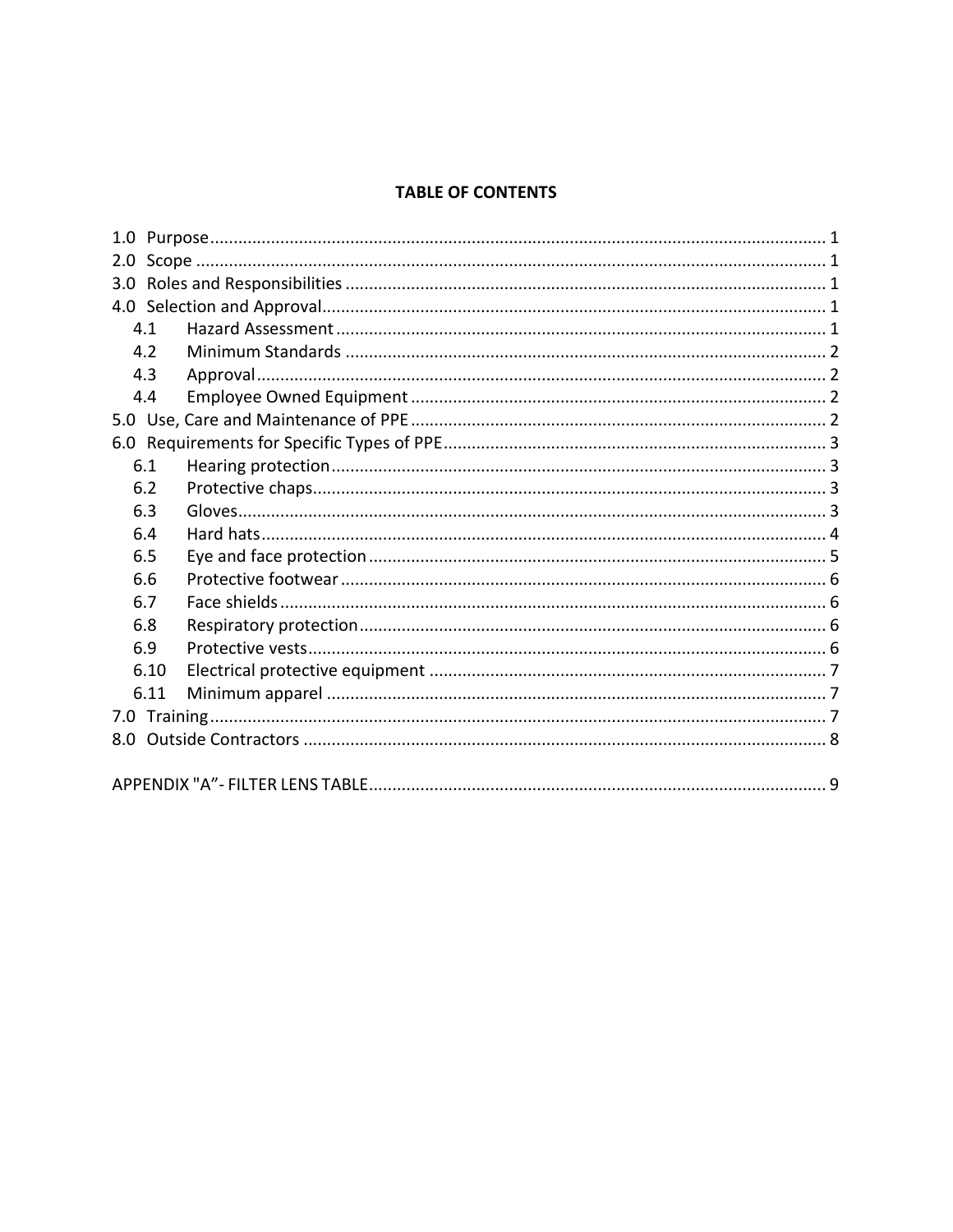#### **1.0 PURPOSE**

This program provides general guidance for the proper selection, use and care of personal protective equipment (PPE), as well as information on employee training. Its purpose is to ensure appropriate use of PPE throughout CAP facilities in order to prevent employee injury and illness.

#### **2.0 SCOPE**

This policy applies to all CAP employees and all work operations. Contractors working on CAP property are also expected to adhere to these requirements.

PPE includes but is not limited to protective equipment for the eyes, face, head, and extremities including protective clothing, respiratory devices, and protective shields and barriers.

#### **3.0 ROLES AND RESPONSIBILITIES**

Employees: Employees are responsible for following applicable program requirements and communicating with their supervisor when there are safety issues not specifically addressed by the hazard assessment. They are also responsible for wearing appropriate PPE when required and for maintaining that equipment in a clean and useable condition.

Supervisors and Managers: Supervisors and managers are responsible for ensuring employees have the PPE required to perform their jobs safely. They also ensure employees have the training to use the PPE appropriately.

EH&S Department: The Environmental, Health and Safety Department is responsible for reviewing the various OSHA and other PPE requirements, conducting hazard assessments to determine what PPE is necessary for a given task, and approving the various items of PPE that will be made available for employee use. Where necessary, the department can help support supervisors and managers in training employees.

#### **4.0 SELECTION AND APPROVAL**

In the control of occupational hazards, PPE devices alone should not be relied upon to provide protection, but should be used in conjunction with guards, engineering controls, and sound work practices. PPE is always considered the last resort.

**4.1 Hazard Assessment**: To ensure appropriate PPE is selected, a hazard assessment of the work area or of the specific job task must be performed. That assessment will identify the various potential exposures. The following should be taken into consideration: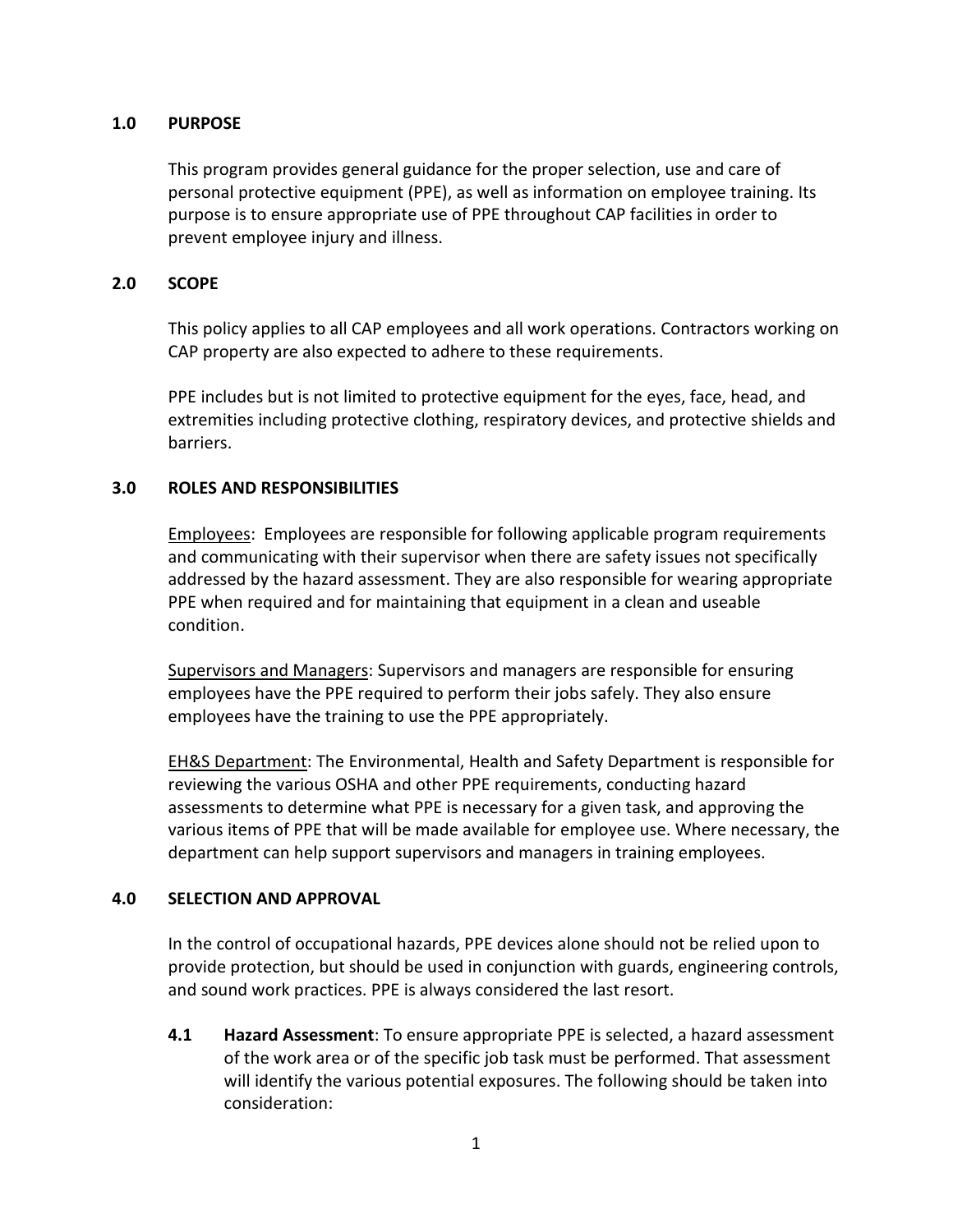- Motion such as machines or processes where movement may exist that could result in an impact between personnel and equipment.
- High temperatures that could result in burns, eye injuries or fire.
- Chemicals.
- Electrical exposures.
- Harmful dusts and other airborne contaminants.
- Light radiation, such as welding, brazing, cutting, furnaces, heat treating, high intensity lights, etc.
- The potential for falling or dropping objects.
- Sharp objects that could poke, cut, stab or puncture.
- Biologic hazards such as blood or other potentially infectious materials.

For most work performed at CAP, a hazard assessment has already been performed and required PPE can be found within the PM procedure or the JHA for the job. For some jobs, a pre-job briefing is required and any necessary PPE should be reviewed and discussed as a part of that briefing.

Where a PM or JHA is not already provided, or a pre-job briefing not required, the work should be reviewed and potential exposures requiring PPE should be identified.

- **4.2 Minimum PPE Standards**: All PPE must meet the various requirements of OSHA, ANSI and any other applicable standards.
- **4.3 Approval**: CAP has a large number of approved PPE items available in warehouse stock, or available through special order. A list of those items can be found [here.](http://gecko/livelink/llisapi.dll?func=ll&objId=19105931&objAction=browse&viewType=1) There may be times, however, when a different or specialized piece of protective equipment is needed. The EH&S Manager or his/her designee must approve the purchase and use of any new PPE.
- **4.4 Employee-owned PPE**: CAP does not require or recommend the use of employee-owned PPE. However, if an employee wishes to use his/her own PPE, approval must first be obtained from the supervisor, manager and the EH&S manager.

#### **5.0 USE, CARE, and MAINTENANCE of PPE**:

**5.1** For PPE to be effective, it must fit properly. Most PPE is generally available in a variety of sizes and care should be taken to ensure the right size is selected. Adjustments should be made on an individual basis for a comfortable fit that will maintain the protective device in the proper position. Employees must not alter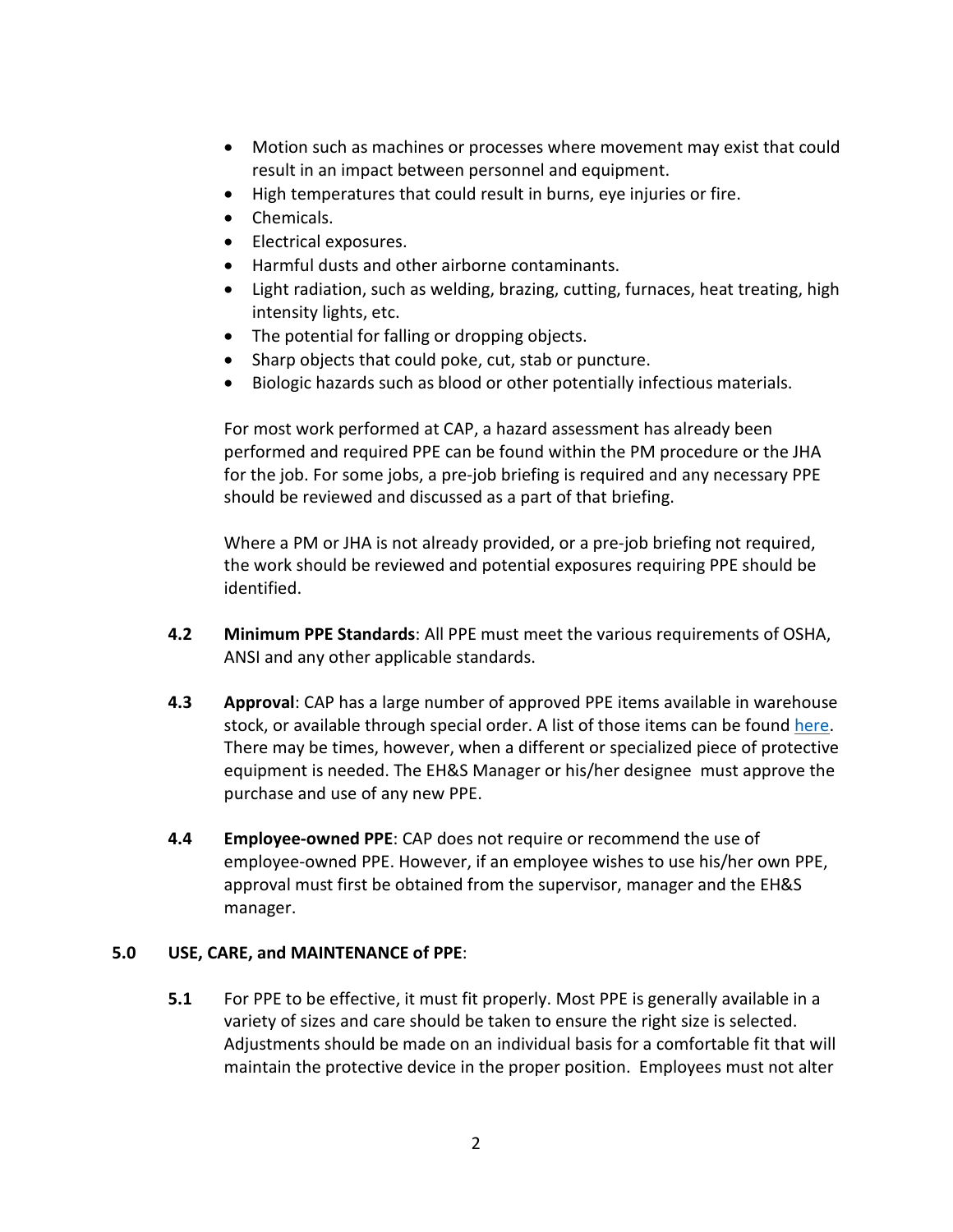or used altered PPE. When manufacturer instructions are available, they should be followed carefully.

- **5.2** Each employee shall inspect, clean, and maintain PPE at regular intervals to ensure that the PPE provides the required protection. Defective or damaged PPE shall not be used and must be replaced.
- **5.3** Contaminated PPE which cannot be decontaminated must be disposed of in a manner that protects employees from exposure to hazards. If needed, contact the Environmental Department for assistance.

#### **6.0 REQUIREMENTS for SPECIFIC TYPES of PPE**

The following sections provide information and guidance on specific types of personal protective equipment. It is not an all-inclusive list, nor is it meant to specify all factors that should be considered with respect to the types of PPE listed. Questions not addressed here should be directed to your supervisor or the EH&S department.

- **6.1 Hearing Protection**: Hearing protection is required in areas where posted or when operating equipment that is designated as requiring hearing protection. Additional information on hearing protection can be found in CAP's Hearing Conservation Program.
- **6.2 Protective Chaps:** Employees who operate chain saws and other similar power tools must wear protective chaps that meet current U.S. Forest Service requirements.
- **6.3 Gloves**: Selection of appropriate hand protection is based on an evaluation of the performance characteristics of the PPE relative to the task(s) to be performed, conditions present, duration of use, and the hazards or potential hazards identified. In general, hand protection should be used when hands are exposed to:
	- skin absorption of harmful substances.
	- cuts, lacerations or abrasions
	- punctures
	- thermal burns
	- temperature extremes

Employees who use gloves for protection against chemical hazards must be made aware of appropriate storage and replacement requirements. See the EH&S dept. for additional information.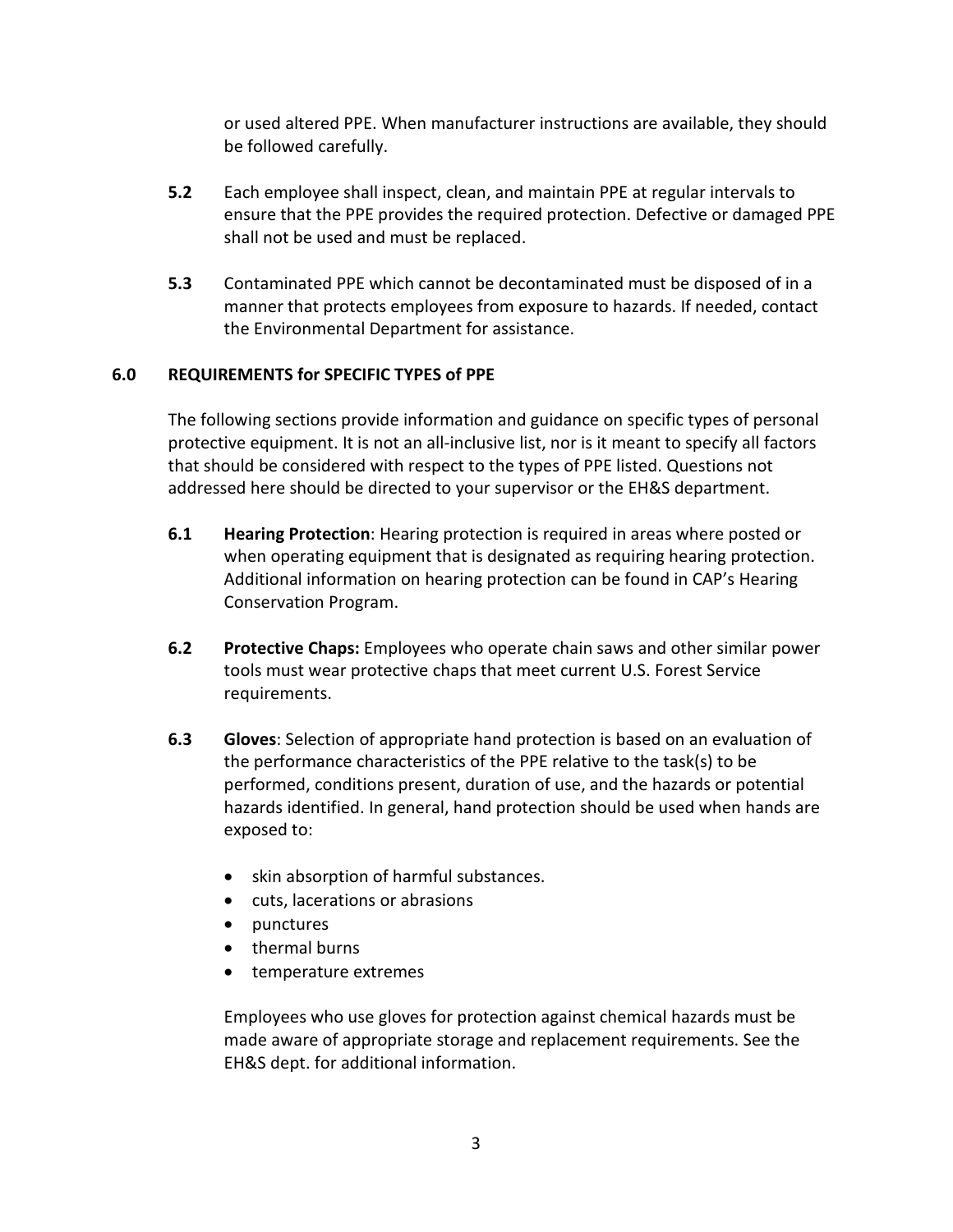- **6.4 Hard Hats**: All employees who have potential exposure to head injury as a result of their assigned work or working environment will be issued a companyapproved hard hat meeting the requirements of ANSI Z89.1. Where an employee must perform rope access work, or work inside of a siphon, a climbing helmet meeting ANSI Z89.1 requirements is an appropriate substitute.
	- 6.4.1 Except as noted below, hard hats are required to be worn at all times and in all areas in and around pumping plants. This includes switchyards, intake decks, outlet works, and other equipment associated with the plant. All visitors are required to comply.

Exceptions: Hard hats are not required in the following areas at pumping plants:

- Offices, control rooms, bathrooms, break areas, and designated walkways between these areas.
- At the start or end of the work shift as long as there is no work activity occurring.
- When the supervisor has determined that wearing a hard hat inhibits the performance of the task.
- 6.4.2 In addition to pumping plants, employees must wear a hard hat in any location where there is a potential exposure to overhead hazards or a danger of flying or falling objects.
- 6.4.3 Baseball or similar type caps must not be worn under hard hats. Only headwear that does not interfere with fit and function of the hard hat can be worn. (Example: Smooth welding caps or soft skull caps free of buttons, bills and protruding seams.)
- 6.4.4 Altering hard hats or hardhat suspensions is prohibited.
- 6.4.5 Wearing hard hats backwards is not recommended but is permitted provided the suspension is worn in the manner approved by the manufacturer. The adjusting mechanism for the suspension must not be worn to the front.
- 6.4.6 Bump caps do not offer protection against falling objects and therefore are not permitted as a substitute for hard hats.
- 6.4.7 Regardless of the location, all employees must have their hard hat on site and readily available at all times. An employee who has not been issued a hard hat, but who visits a pumping plant or other location where a hard hat may be required, should obtain one prior to the visit (see Material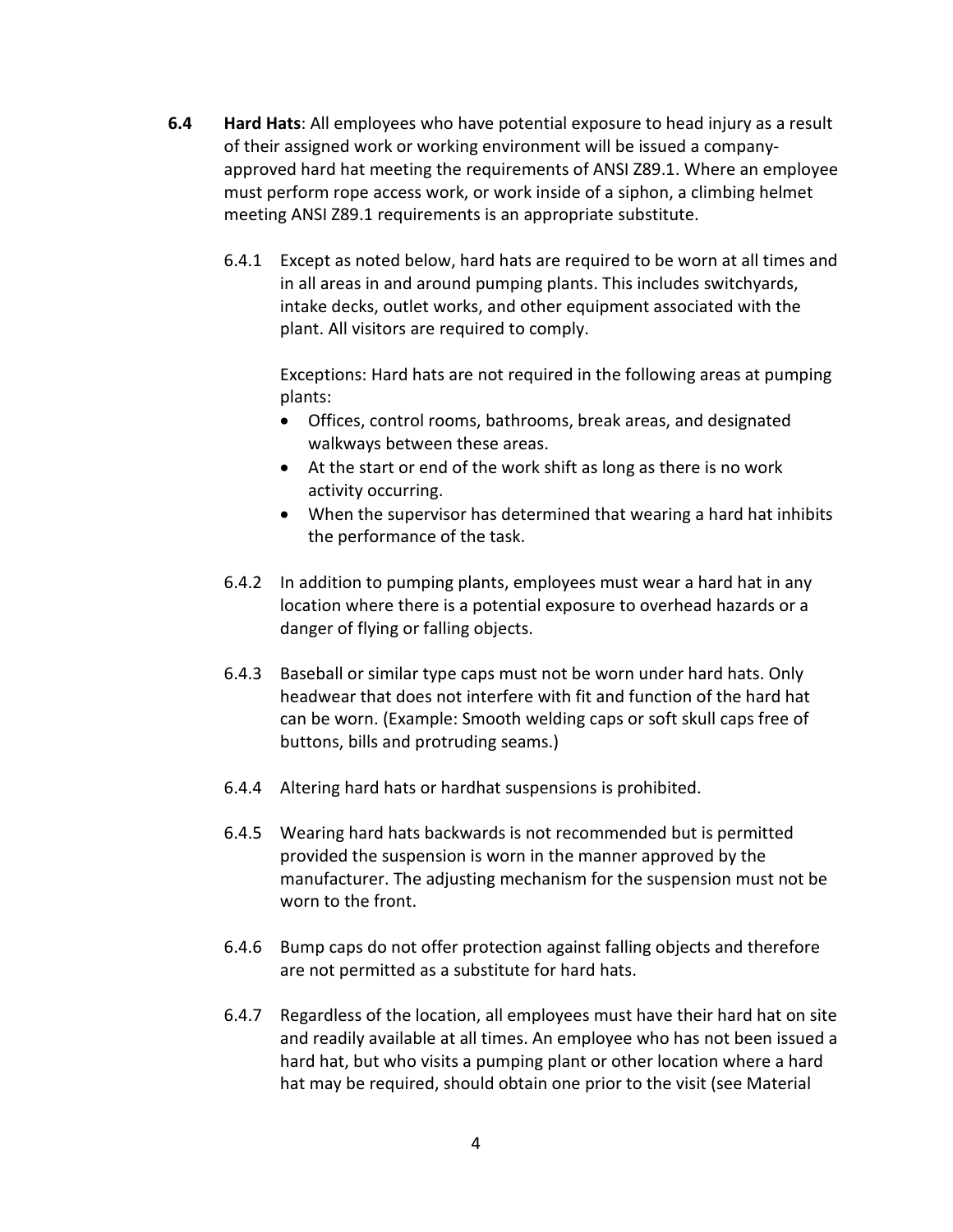Control & Distribution) or check with the location supervisor for a visitor's hard hat.

- 6.4.8 Employees must wear protective helmets designed to reduce electrical shock hazard when near exposed electrical conductors that could contact the head.
- **6.5 Eye and Face Protection**: Employees must use eye and/or face protection meeting the requirements of ANSI Z-87.1 when exposed to hazards from:
	- Flying particles
	- Molten metal
	- Accumulated dusts
	- Liquid chemicals
	- Acid or caustic liquids
	- Chemical gases or vapors
	- Potential injurious light radiation
	- 6.5.1 Employees must wear sufficient protective eyewear (i.e. foam lined safety glasses, glasses with side shields, goggles) when working in areas where wind, dust, and other foreign matter may constitute a hazard or where chemicals may cause a splash, mist or vapor hazard.
	- 6.5.2 Employees must not wear dark lenses in conditions of normal indoor lighting, or insufficient outdoor lighting except when warranted by an operation requiring darkened lenses (i.e., welding).
	- 6.5.3 Electricians, Electrical Technicians, Relay Technicians, and Electrical Engineers including Electrical Maintenance Engineers may not wear wire (conductive) metal glass frames when within a touch boundary (NFPA 70E). However, non-conductive glasses or goggles may be worn over prescription wire frames.
	- 6.5.4 Employees working in an environment requiring protection from light radiation must use equipment with filtered lenses that have a shade number appropriate for the work being performed. Appendix C provides a listing of appropriate shade numbers for various operations.
	- 6.5.5 Employees who wear prescription lenses while engaged in operations that involve eye hazards must wear eye protection that:
		- 1. Incorporates the prescription in its design, or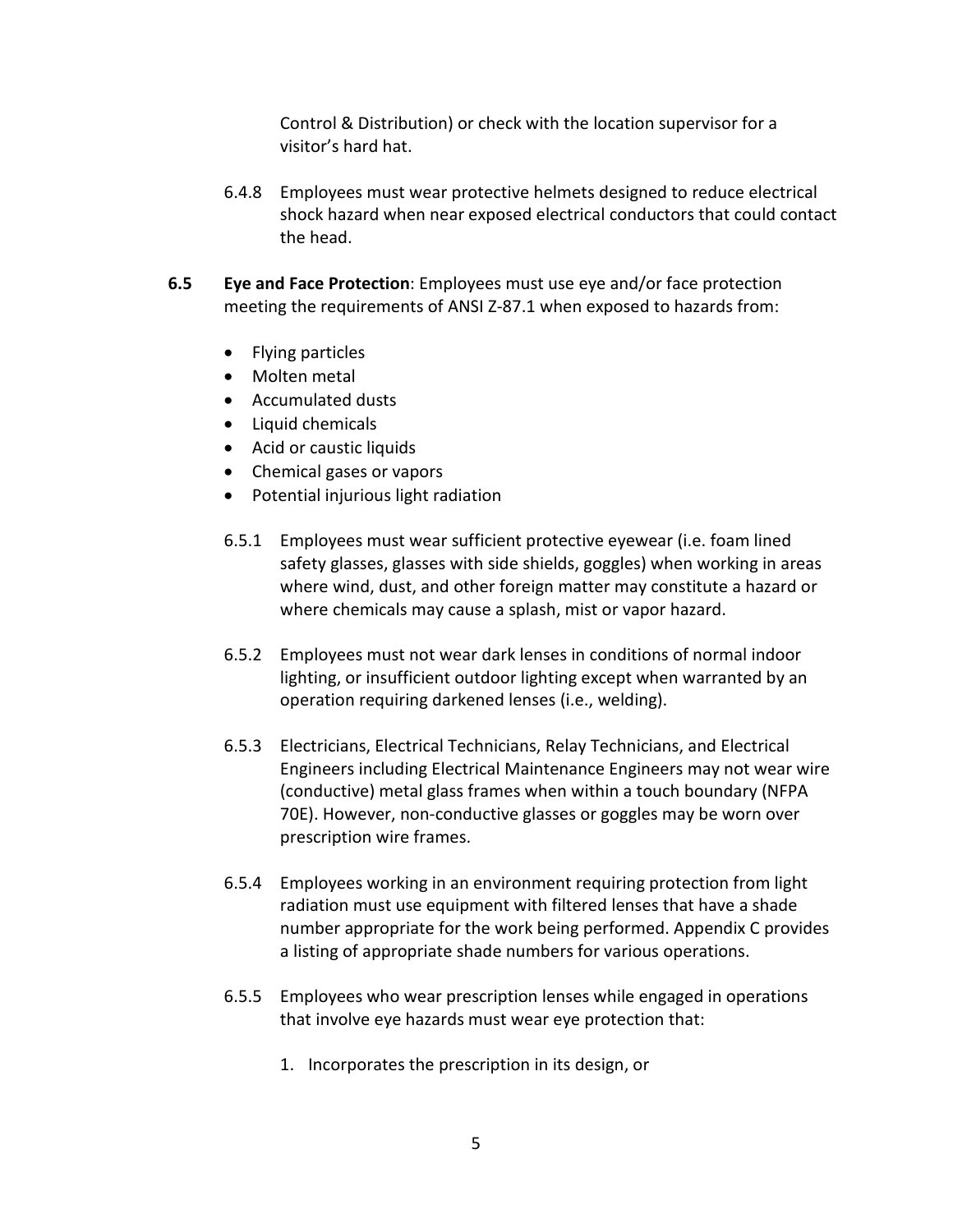2. Can be worn over prescription lenses without disturbing the proper position of the prescription lenses or the protective lenses.

CAP provides up to \$125 towards the purchase of prescription safety eyewear. Information on this benefit can be found [here.](https://capaz.topdesk.net/tas/public/ssp/content/detail/service?unid=c0f2438674f141c9af3560c27915debd&from=1387f8d4-e506-445e-ba47-3ba7091cbd9a)

- **6.6 Protective Footwear**: Employees must wear protective footwear meeting the requirements of ASTM F2412 and 2413 (formerly ANSI Z-41) when working in areas where there is a danger of foot injuries due to falling or rolling objects, objects piercing the sole, or exposure to electrical hazards. This includes all employees working in CAP facilities such as pumping plants, check structures, vehicle maintenance shops, machine shops, the weld shop and out along the canal.
	- 6.6.1 For employees that routinely travel to the field or work on the canal in areas of uneven terrain the footwear must be of a boot style that provides ankle support and has a rugged tread on the sole.
	- 6.6.2 For employees whose work includes potential electrical exposures, electrical hazard-rated boots and shoes are required to protect them from accidental contact with electrically energized objects containing circuits of 600 volts or less under dry conditions. These shoes are secondary protection on surfaces that are substantially insulated.
	- 6.6.3 CAWCD provides up to \$200.00 dollars towards the purchase of approved safety footwear. Information on this benefit can be foun[d here.](https://capaz.topdesk.net/tas/public/ssp/content/detail/service?unid=c0f2438674f141c9af3560c27915debd&from=1387f8d4-e506-445e-ba47-3ba7091cbd9a)
- **6.7 Face Shields**: ANSI Z-87.1 approved face shields must be used during operations that create a hazard to the face.
- **6.8 Respiratory Protection**: Appropriate respiratory protection is required in areas with airborne contaminants where engineering and/or administrative controls are not feasible, are insufficient to reduce contaminants to a safe level, or are being designed but are not functional. Refer to CAP's Respiratory Protection Program for more information.
- **6.9 Protective Vests**: Employees working on or adjacent to public roadways, on CAP roadways and property within 100 feet of operating mobile equipment must wear a bright orange/green T-shirt or a reflective vest that complies with the ANSI/SEA 107 Standard.

Vests will need to be maintained in a manner that ensures that the quality of the retro reflective trim and brightness of the vest is achieved to enhance visibility.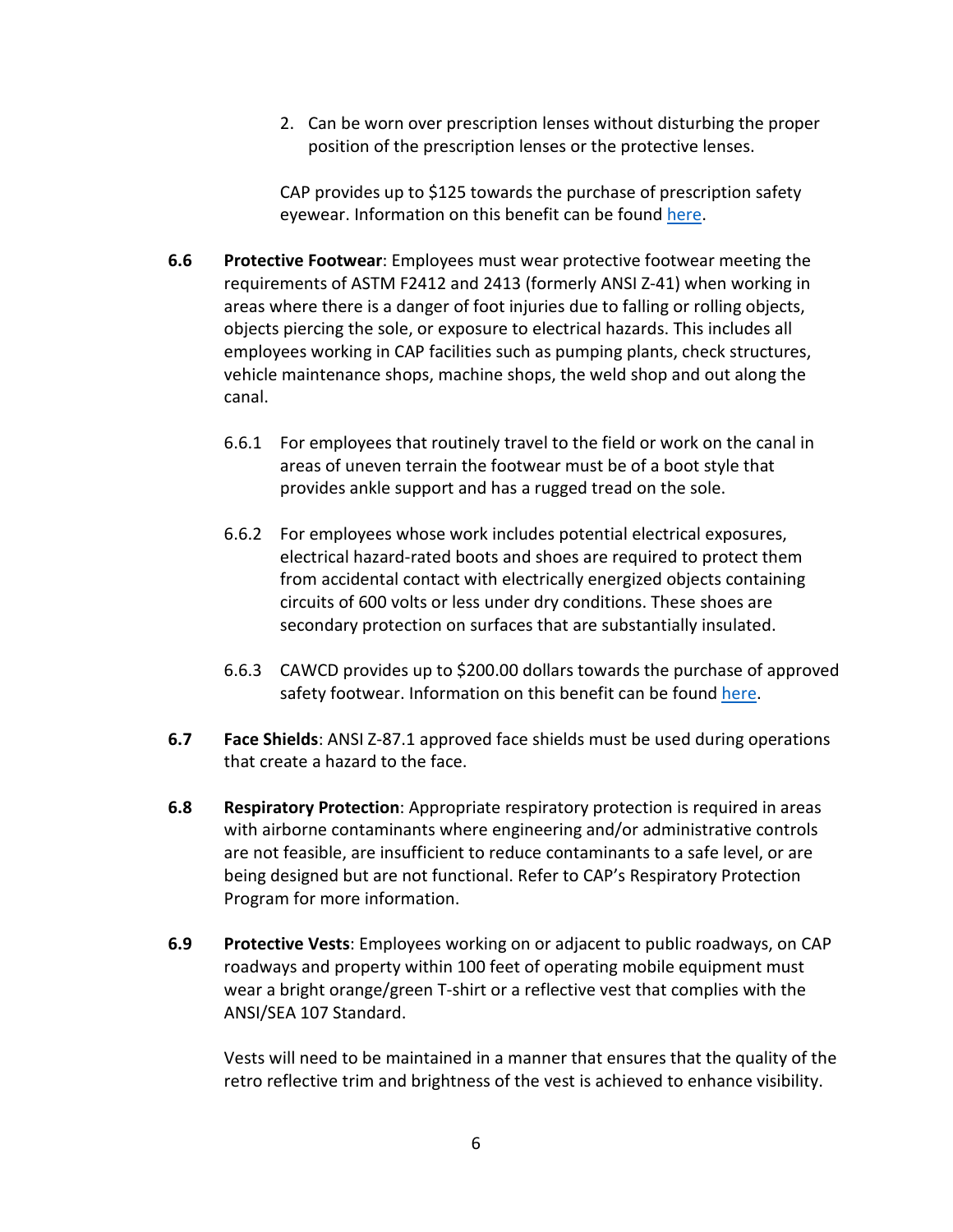Reflective clothing that outlines the chest, arms, and legs is most effective for drivers and operators to recognize and respond quickly to a human figure.

- **6.10 Electrical Protective Equipment**: Employees working in areas where there are potential electrical hazards must use electrical protective equipment that protects the specific parts of the body to be exposed by the work being performed. For further explanations and requirements refer to the CAP Electrical Safety Program.
- **6.11 Minimum Apparel**: All employees who work outdoors must wear, as minimum protection, pants long enough to protect from environmental and physical hazards, and sleeved shirts with a minimum 4-inch sleeve. Cutoffs, tank tops, or modified shirts are not acceptable. Apparel must protect where irritants or toxic substances may come into contact with skin or clothing. CAP personnel may wear shorts if their job description is associated with Protective Services.

#### **7.0 TRAINING**

Employees who use personal protective equipment must receive training in at least the following topics:

- When PPE is necessary for their job duties.
- What PPE is necessary.
- How to properly don, doff, adjust, and wear PPE.
- The limitations of the PPE.
- The proper care, maintenance, useful life, and disposal of the PPE.
- 7.1 All employees who must wear PPE receive basic information and training on CAP's Personal Protective Equipment program during their New Employee Orientation. This training includes an overview of basic PPE (i.e., hard hats, eye protection, hearing protection) and how to properly wear and care for that equipment.
- 7.2 Where necessary, supervisors and managers are responsible for ensuring employees receive more detailed PPE training. This may include training on equipment used for chemical exposures, fall protection equipment, etc. If needed, the EH&S department can assist with that training.
- 7.3 Employees who have already been trained must be retrained if:
	- Changes in the work assignment occur that require the use of different PPE.
	- Changes in the work place occur which require additional or different PPE.
	- New PPE is required by statute and/or company rules.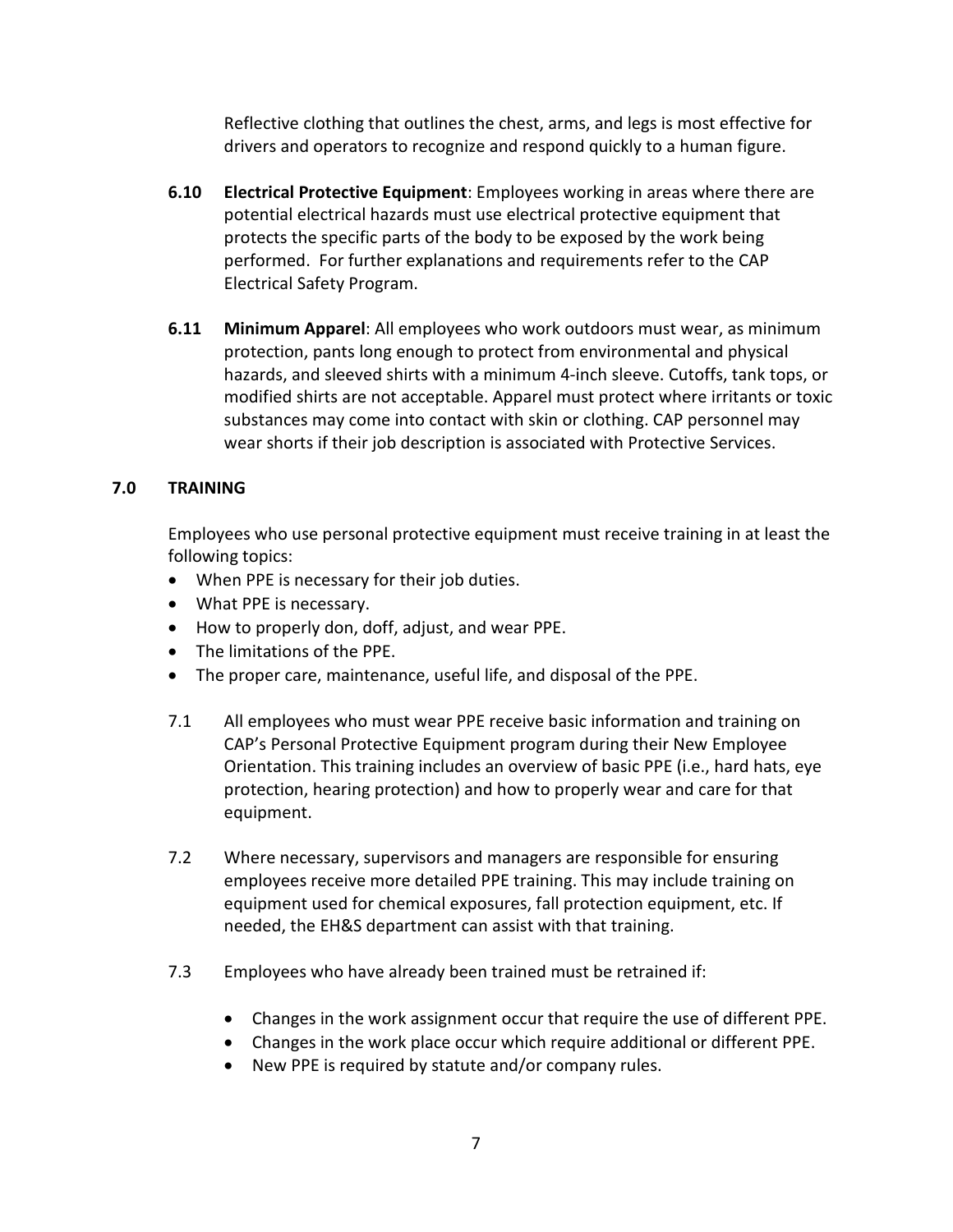- Observation of the trained employee indicates a lack of knowledge regarding the proper use, care, and maintenance of the PPE.
- 7.4 The certification of employee training and retraining is accomplished by completing a Training Retention Sheet (#250/9-98). The sheet is forwarded to the Centralized Learning and Development department for entry and record retention.

#### **8.0 OUTSIDE CONTRACTORS**

Contractors engaged in work for CAP or on CAP property must comply with the requirements of this program.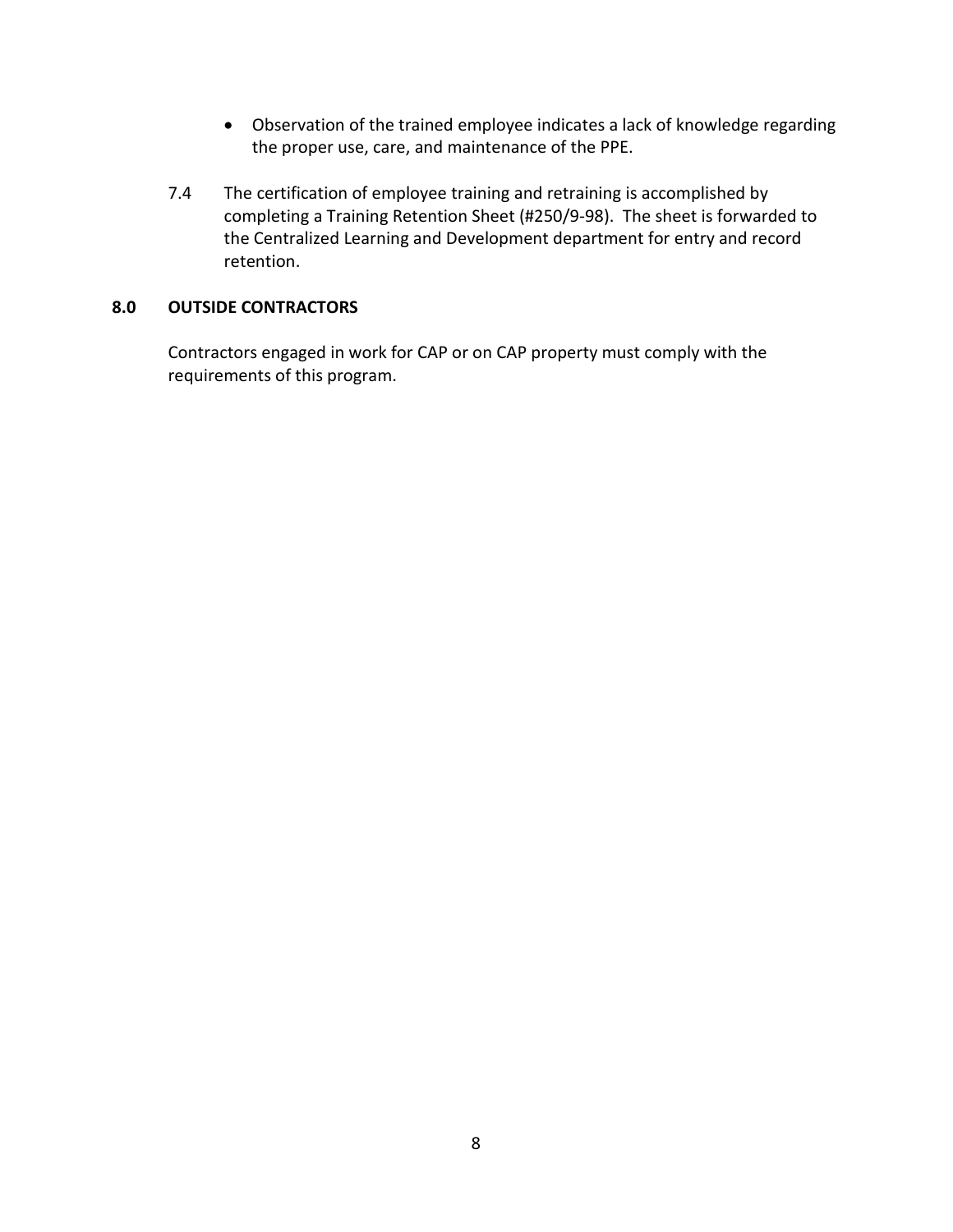## **APPENDIX "A"- FILTER LENS TABLE**

| <b>Operations</b>     | Electrode 1/32 In.       | <b>Arc Current</b> | <b>Minimum* Protection</b><br><b>Shade</b> |
|-----------------------|--------------------------|--------------------|--------------------------------------------|
|                       | Less than 3              | Less than 60       | 7                                          |
| Shielded metal arc    | 3-5                      | 60-160             | 8                                          |
| welding               | 5-8                      | 160-250            | 10                                         |
|                       | More than 8              | 250-550            | 11                                         |
| Gas metal arc welding |                          | Less than 60       | $\overline{7}$                             |
| and flux cored arc    |                          | 60-160             | 10                                         |
| welding               |                          | 160-250            | 10                                         |
|                       |                          | 250-550            | 10                                         |
|                       |                          | Less than 50       | 8                                          |
| Gas Tungsten arc      |                          | 50-150             | 8                                          |
| welding               |                          | 150-500            | 10                                         |
|                       |                          |                    |                                            |
| Air carbon            | (Light)                  | Less than 500      | 10                                         |
| Arc cutting           | (Heavy)                  | 500-1000           | 11                                         |
|                       |                          |                    |                                            |
|                       |                          | Less than 20       | 6                                          |
|                       |                          | 20-100             | 8                                          |
| Plasma arc welding    |                          | 100-400            | 10                                         |
|                       |                          | 400-800            | 11                                         |
|                       | (Light)**<br>(Medium) ** | Less than 300      | 8                                          |
| Plasma arc cutting    |                          | 300-400            | 9                                          |
|                       |                          | 400-800            | 10                                         |
|                       | (Heavy)**                |                    |                                            |
| Torch brazing         |                          |                    | 3                                          |
| Torch soldering       |                          |                    | $\overline{2}$                             |
| Carbon arc welding    |                          |                    | 14                                         |

## **Filter Lenses for Protection Against Radiant Energy**